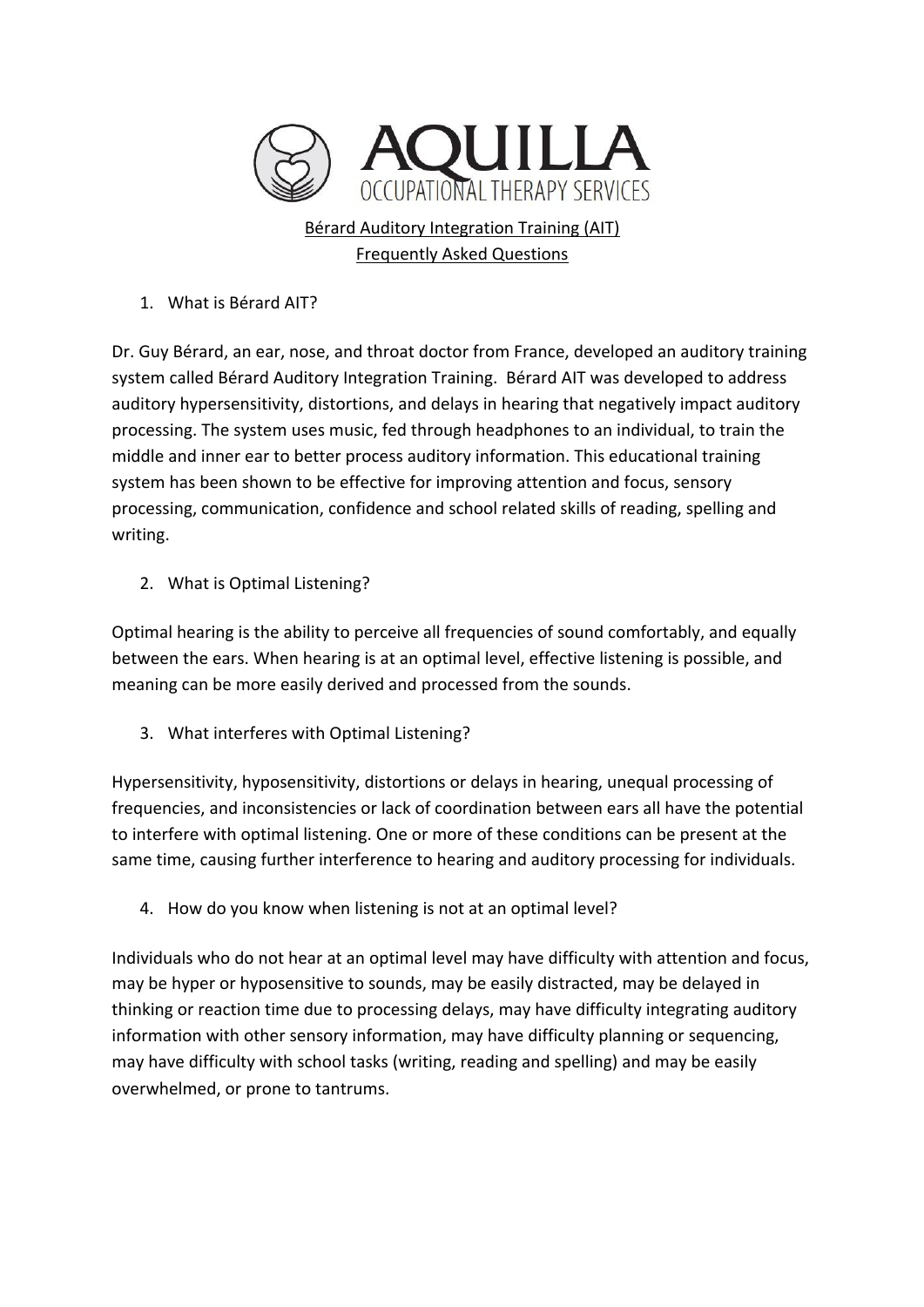5. How does Bérard AIT address these issues?

Bérard AIT provides the individual with the opportunity to listen to music that has been specifically filtered for their comfort and modulated for training of the inner and middle ear. This program aids in the reorganizing of the brain its own ability to modify response, a feature called neural plasticity. Through personalized auditory stimulation, the reorganization of the brain can reduce delays in processing, sensitivity, and other problems with hearing and communication.

6. What to expect from Bérard AIT

Bérard Auditory Integration Training involves twenty 30-minute listening sessions over ten to twelve days. The listening sessions involve the individual listening to specialized music, through headphones. Targeted skills and behavioural changes are facilitated by the training of the inner and middle ear, which allow for effective processing of sound and meaning in the auditory cortex. Neural plasticity, the changing of connections in the brain, can enable alternative performance and skill and requires both frequent repetition and attention. Dr. Bérard, the founding father of Bérard AIT, described ten hours of sequential training as 'the catalyst for change in an individual's auditory system.'

Bérard AIT is guided, when possible, by auditory test results, which occur before the training, halfway through the training, and after the training. The auditory training can be modified after the mid-point audiology test to reflect the advancement of the individual. Those who are not able to complete an audio test can still be eligible for AIT, please speak to your practitioner for more information. A device called the *Earducator* ™ specifically modifies and modulates the music played during training, and can filter out specific frequencies in order to train the individual's auditory system. This can enable structural changes to occur in the auditory processing areas of the brain. The following observations have been reported following Bérard AIT:

- *Reduction of tantrums*
- *Decreased sensitivity to auditory stimuli*
- *Reduction in hyperactivity, increased attention*
- *Increased focus and ability to follow directions*
- *Increased confidence, socialization, and communication skills*
- **•** *Improved reading, spelling and writing*
- $\bullet$  *Improved sensory processing, and decreased sensory overload*
- *Improved spatial understanding*
- 7. How do we know that Bérard AIT works?

Much research has been done regarding the success of Bérard AIT for the above claims. At the following links, you can explore some of the studies conducted:

http://www.berardaitwebsite.com/study-results/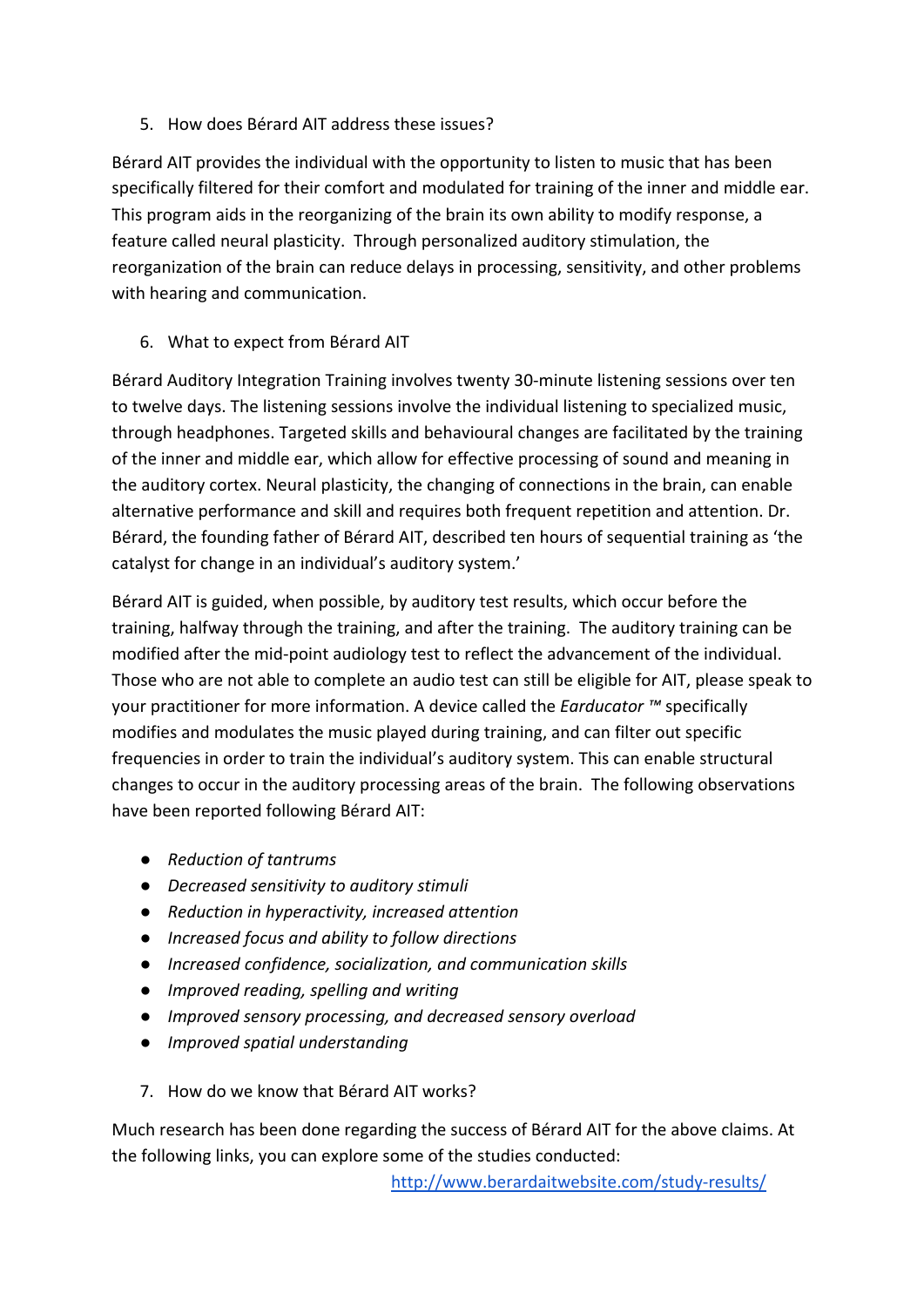

## **AUTHORIZATION for Assessment and/or Program Participation**

I authorize **Integration Clubset Auditory Integration Training (AIT) Practitioner to** complete the required sessions of Bérard AIT with the client, which involve listening to modulated music, through headphones and the Earducator machine, for a total of ten (10) hours.

I understand the associated and possible adjustment effects of Bérard AIT, including transition behaviour; such as temporary aggression, changes in mood, fatigue, and/or hyperactivity. I also understand the possibility of alteration of perception (sounds may seem new, sensory stimulus may become overwhelming), requiring an adjustment period. I agree to provide the Bérard AIT Practitioner with follow-up information, and communicate questions and concerns with said Practitioner. I also understand the discouragement of headphone use associated with this educational program. I understand that the use of headphones while away from Aquilla OT Services during, or after the termination of, training has the potential to decrease the effectiveness of the program. Lastly, I understand that ears must be at optimal health before the initiation of training. Ears must be free of excessive wax, debris, fluid, and infection in order to commence with, or continue training. In the event that any of these conditions begins during training, training will be terminated and be postponed until ear health is restored and confirmed by a health professional.

| Client's<br>Name:<br>(please print) |      |       |  |
|-------------------------------------|------|-------|--|
|                                     | Last | First |  |
| Address:                            |      |       |  |
| Date of Birth:                      |      |       |  |
| Signature:                          |      |       |  |
| Guardian, if<br>applicable:         |      |       |  |
| Relationship:                       |      |       |  |
| Witness:                            |      |       |  |
| Date:                               |      |       |  |

2811 Bathurst St., Toronto, Ontario, M6B 2A3 416-785-7899 www.aquillaotservices.com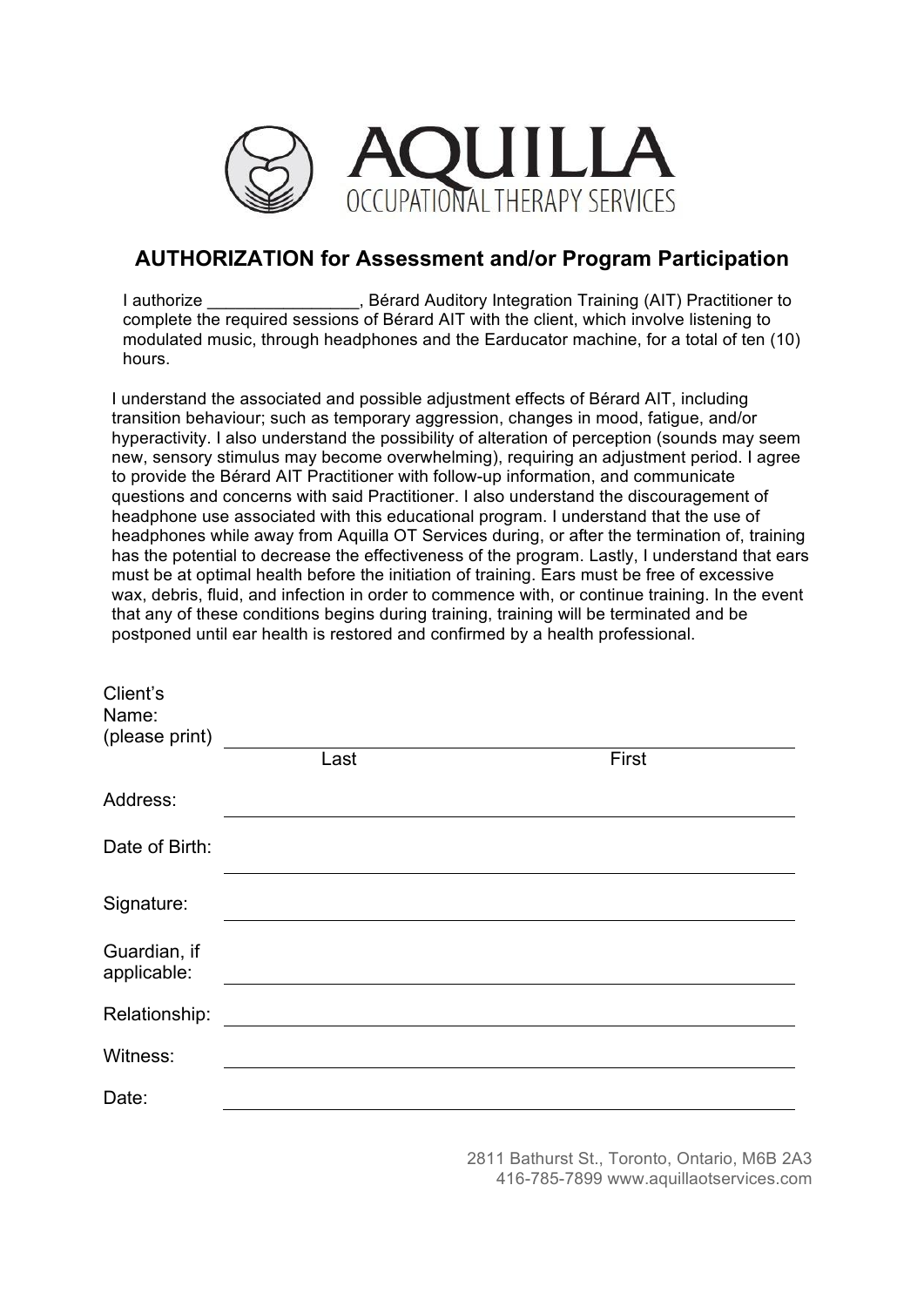

## **AUTHORIZATION for Sharing Information**

I authorize \_\_\_\_\_\_\_\_\_\_\_\_\_\_\_\_ Auditory Integration Training (AIT) Practitioner:

To share and exchange information through phone, direct, written, and email communication about the participant (myself or child and family) with:

| Client's<br>Name:<br>(Please print)    |      |       |
|----------------------------------------|------|-------|
|                                        | Last | First |
| Address:                               |      |       |
| Date of Birth:                         |      |       |
| Signature:                             |      |       |
| Guardian's<br>Name (if<br>applicable): |      |       |
| Relationship:                          |      |       |
| Witness:                               |      |       |
| Date:                                  |      |       |

2811 Bathurst St., Toronto, Ontario, M6B 2A3 416-785-7899 www.aquillaotservices.com